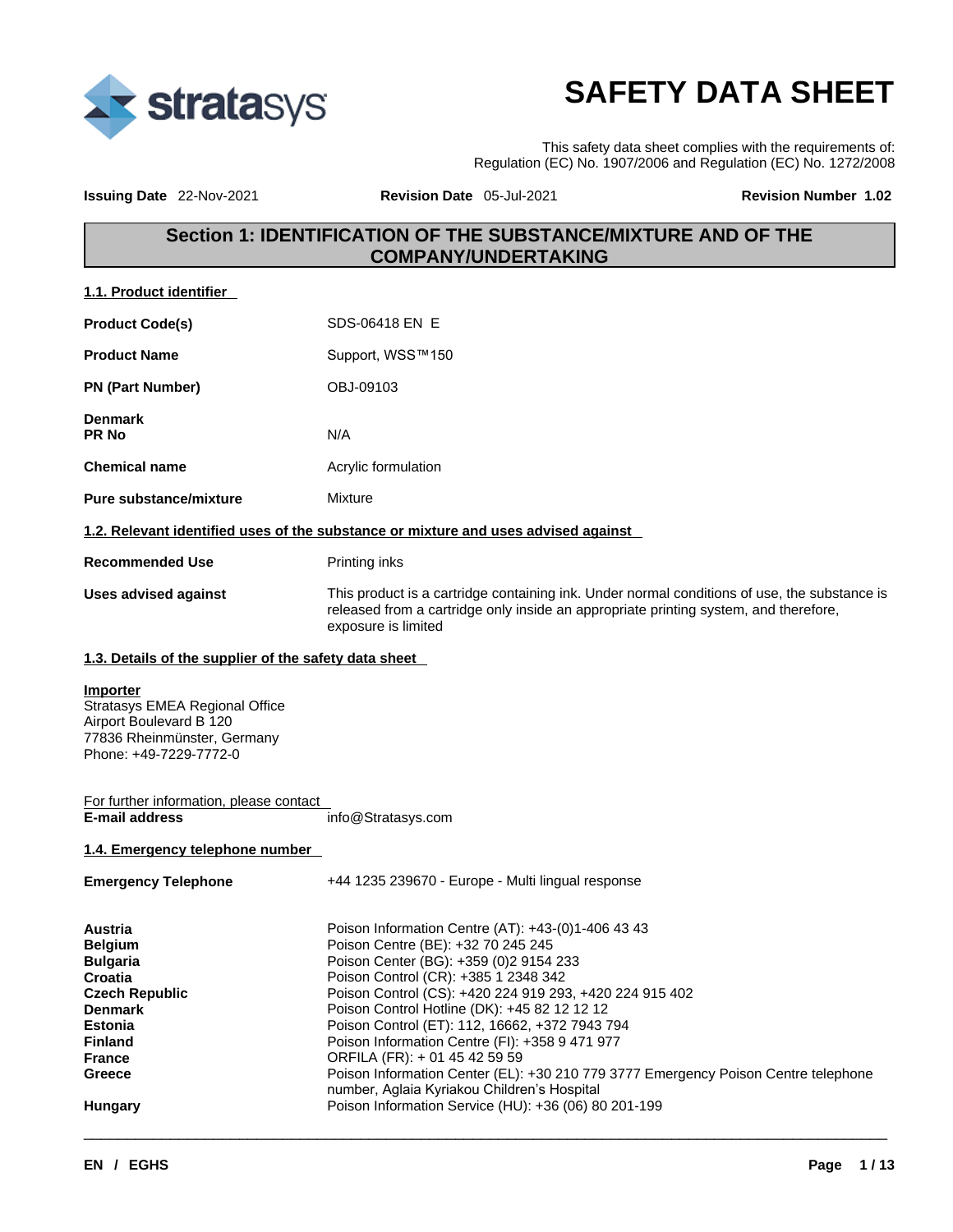| $+353(0)18092166$ – public poisons information line                                                                                                                        |
|----------------------------------------------------------------------------------------------------------------------------------------------------------------------------|
| Poison Centre, Milan (IT): +39 02 6610 1029                                                                                                                                |
| State Fire and Rescue Service, phone number: 112. State Toxicology Center, Poisoning<br>and Drug Information Center, Hipokrāta 2, Riga, Latvia, LV-1079, phone number +371 |
| 67042473                                                                                                                                                                   |
| Poison Information Office (LT): 112, +370 (8) 5 236 20 52, +370 (8) 6 875 33 78                                                                                            |
| National Poisons Information Center (NVIC): 030-274 8888 (Only for the purpose of                                                                                          |
| informing medical personnel in cases of acute intoxications)                                                                                                               |
| Poisons Information (NO): $+47$ 22 591300                                                                                                                                  |
| Poison Information Centre (PT): +351 808 250 250                                                                                                                           |
| Poison Information Service (SK): +421 911 166066                                                                                                                           |
| Poison Information Service (ES): +34 91 562 04 20                                                                                                                          |
| 112 – ask for Poisons Information                                                                                                                                          |
| Tox Info Suisse: 145. +41 44 251 51 51                                                                                                                                     |
|                                                                                                                                                                            |

### **Section 2: HAZARDS IDENTIFICATION**

#### **2.1. Classification of the substance or mixture**

| Regulation (EC) No 1272/2008                       |                                        |
|----------------------------------------------------|----------------------------------------|
| Acute toxicity - Oral                              | Category $4 - (H302)$                  |
| Serious eye damage/eye irritation                  | $\textsf{C}\text{a}$ tegory 1 - (H318) |
| <b>Skin sensitisation</b>                          | Category $1A - (H317)$                 |
| Specific target organ toxicity (repeated exposure) | $Cateqorv 2 - (H373)$                  |
| Chronic aquatic toxicity                           | Category 2 - (H411)                    |

#### **2.2. Label elements**

Contains 4-(1-Oxo-2-propenyl)-morpholine, Phenyl bis(2,4,6-trimethylbenzoyl)-phosphine oxide, Tris (N-hydroxy-N nitrosophenylaminato-O,O`) aluminium



Danger

#### **Hazard statements**

- H302 Harmful if swallowed
- H317 May cause an allergic skin reaction
- H318 Causes serious eye damage
- H373 May cause damage to organs through prolonged or repeated exposure
- H411 Toxic to aquatic life with long lasting effects

#### **Precautionary Statements**

P101 - If medical advice is needed, have product container or label at hand

- P102 Keep out of reach of children
- P260 Do not breathe vapour
- P273 Avoid release to the environment
- P280 Wear protective gloves and eye/face protection
- P305 + P351 + P338 IF IN EYES: Rinse cautiously with water forseveral minutes. Remove contact lenses, if present and easy to do. Continue rinsing

 $\_$  ,  $\_$  ,  $\_$  ,  $\_$  ,  $\_$  ,  $\_$  ,  $\_$  ,  $\_$  ,  $\_$  ,  $\_$  ,  $\_$  ,  $\_$  ,  $\_$  ,  $\_$  ,  $\_$  ,  $\_$  ,  $\_$  ,  $\_$  ,  $\_$  ,  $\_$  ,  $\_$  ,  $\_$  ,  $\_$  ,  $\_$  ,  $\_$  ,  $\_$  ,  $\_$  ,  $\_$  ,  $\_$  ,  $\_$  ,  $\_$  ,  $\_$  ,  $\_$  ,  $\_$  ,  $\_$  ,  $\_$  ,  $\_$  ,

- P310 Immediately call a POISON CENTER or doctor
- P391 Collect spillage
- P501 Dispose of contents/ container to an approved waste disposal plant

### **2.3. Other hazards**

Toxic to aquatic life.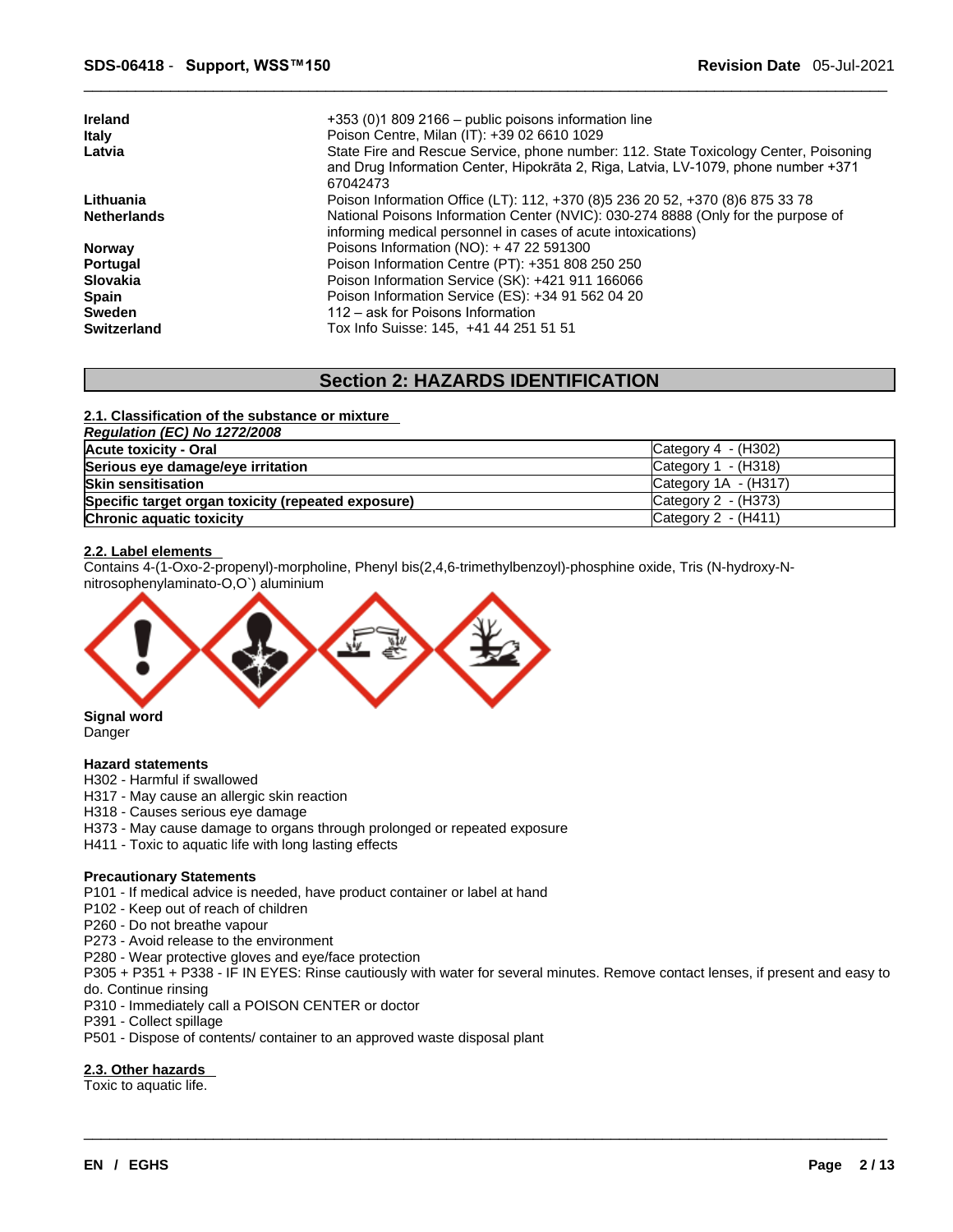### **Section 3: COMPOSITION/INFORMATION ON INGREDIENTS**

#### **3.1 Substances**

#### **3.2 Mixtures**

| Chemical name | EC No                       | CAS No                   | Index no.    | Weight-%  | Classification according to<br>Regulation (EC) No.<br>1272/2008 [CLP]                                                                                                          | <b>REACH Registration</b><br><b>Number</b> |
|---------------|-----------------------------|--------------------------|--------------|-----------|--------------------------------------------------------------------------------------------------------------------------------------------------------------------------------|--------------------------------------------|
| Proprietary   | No information<br>available |                          |              | $30 - 50$ | Acute Tox. 4 (H302)<br>Eye Dam. 1 (H318)<br>Skin Sens. 1 (H317)<br>STOT RE 2 (H373)                                                                                            | 01-0000016491-73-XXX<br>X                  |
| Proprietary   | Not Listed                  | $\overline{\phantom{a}}$ | $\sim$       | 30-50     | Acute Tox. 4 (H302)                                                                                                                                                            | No data available                          |
| Proprietary   | No information<br>available |                          |              | $1 - 3$   | Skin Sens. 1A (H317)<br>Aquatic Chronic 4 (H413)                                                                                                                               | No data available                          |
| Proprietary   | No information<br>available | $\blacksquare$           |              | $0.3 - 1$ | Acute Tox. 4 (H302)<br>Skin Sens. 1B (H317)<br>Aquatic Chronic 1 (H410)                                                                                                        | No data available                          |
| Xylene        | 215-535-7                   | 1330-20-7                | 601-022-00-9 | < 0.1     | Flam. Liq. 3 (H226)<br>Acute Tox. 4 (H312)<br>Acute Tox. 4 (H332)<br>Skin Irrit. 2 (H315)<br>Eye Irrit. 2 (H319)<br>STOT SE 3 (H335)<br>STOT RE 2 (H373)<br>Asp. Tox. 1 (H304) | No data available                          |
| Heptane       | 205-563-8                   | 142-82-5                 |              | < 0.1     | Skin Irrit. 2 (H315)<br>STOT SE 3 (H336)<br>Asp. Tox. 1 (H304)<br>Aquatic Acute 1 (H400)<br>Aquatic Chronic 1 (H410)<br>Flam. Lig. 2 (H225)                                    | No data available                          |

### **Full text of H- and EUH-phrases: see section 16**

### **Section 4: FIRST AID MEASURES**

### **4.1. Description of first aid measures**

| <b>General advice</b>                                            | Show this safety data sheet to the doctor in attendance. Immediate medical attention is<br>required.                                                                                                                                                                   |
|------------------------------------------------------------------|------------------------------------------------------------------------------------------------------------------------------------------------------------------------------------------------------------------------------------------------------------------------|
| <b>Inhalation</b>                                                | Remove to fresh air. Get medical attention immediately if symptoms occur.                                                                                                                                                                                              |
| Eye contact                                                      | Get immediate medical advice/attention. Rinse immediately with plenty of water, also under<br>the eyelids, for at least 15 minutes. Remove contact lenses, if present and easy to do.<br>Continue rinsing. Keep eye wide open while rinsing. Do not rub affected area. |
| <b>Skin contact</b>                                              | Wash off immediately with soap and plenty of water for at least 15 minutes. May cause an<br>allergic skin reaction. In the case of skin irritation or allergic reactions see a doctor.                                                                                 |
| Ingestion                                                        | Do NOT induce vomiting. Rinse mouth. Never give anything by mouth to an unconscious<br>person. Call a doctor.                                                                                                                                                          |
| Self-protection of the first aider                               | Avoid contact with skin, eyes or clothing. Wear personal protective clothing (see section 8).                                                                                                                                                                          |
| 4.2. Most important symptoms and effects, both acute and delayed |                                                                                                                                                                                                                                                                        |
| <b>Symptoms</b>                                                  | Burning sensation. Itching. Rashes. Hives.                                                                                                                                                                                                                             |
|                                                                  | 4.3. Indication of any immediate medical attention and special treatment needed                                                                                                                                                                                        |
| Note to doctors                                                  | May cause sensitisation in susceptible persons. Treat symptomatically.                                                                                                                                                                                                 |
|                                                                  |                                                                                                                                                                                                                                                                        |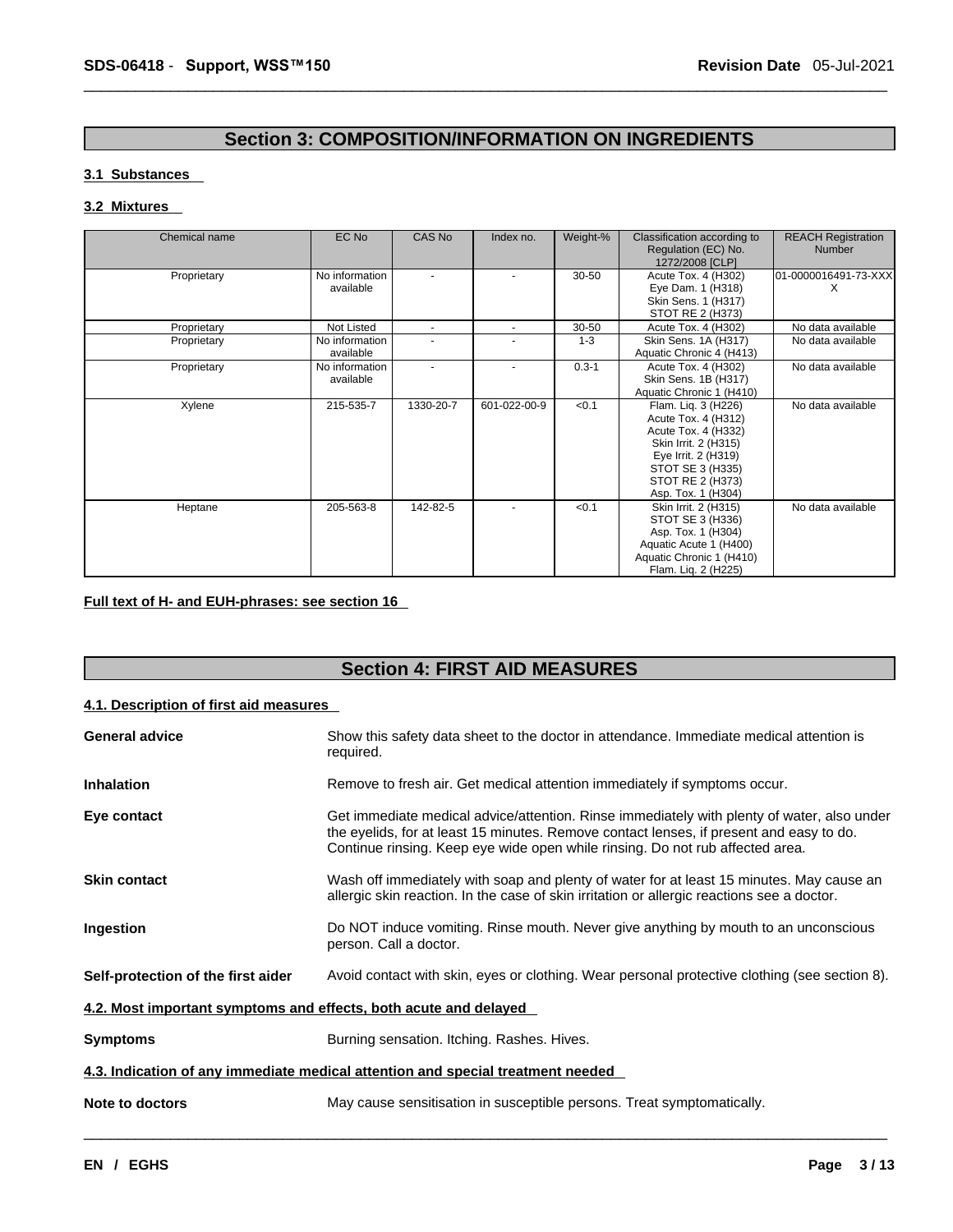|                                                            | <b>Section 5: FIREFIGHTING MEASURES</b>                                                                                                                                                                                                                                                                                                                                                                                                                       |
|------------------------------------------------------------|---------------------------------------------------------------------------------------------------------------------------------------------------------------------------------------------------------------------------------------------------------------------------------------------------------------------------------------------------------------------------------------------------------------------------------------------------------------|
| 5.1. Extinguishing media                                   |                                                                                                                                                                                                                                                                                                                                                                                                                                                               |
| <b>Suitable Extinguishing Media</b>                        | Use extinguishing agent suitable for type of surrounding fire<br>Class B fires: Use carbon dioxide (CO2), regular dry chemical (sodium bicarbonate),<br>regular foam (Aqueous Film Forming Foam-AFFF), or water spray to cool containers                                                                                                                                                                                                                      |
| Unsuitable extinguishing media                             | No information available.                                                                                                                                                                                                                                                                                                                                                                                                                                     |
| 5.2. Special hazards arising from the substance or mixture |                                                                                                                                                                                                                                                                                                                                                                                                                                                               |
| Specific hazards arising from the<br>chemical              | Product is or contains a sensitiser. May cause sensitisation by skin contact.                                                                                                                                                                                                                                                                                                                                                                                 |
| 5.3. Advice for firefighters                               |                                                                                                                                                                                                                                                                                                                                                                                                                                                               |
| Special protective equipment for<br>fire-fighters          | Move containers from fire area if you can do it without risk. Cool containers with flooding<br>quantities of water until well after fire is out. Isolate the hazard area and deny entry to<br>unnecessary and unprotected personnel. Keep out of drains, sewers, ditches and<br>waterways. Inhalation is a health risk. Firefighters should wear self-contained breathing<br>apparatus and full firefighting turnout gear. Use personal protection equipment. |

### **Section 6: ACCIDENTAL RELEASE MEASURES**

#### **6.1. Personal precautions, protective equipment and emergency procedures**

| <b>Personal precautions</b>                               | Avoid contact with skin, eyes or clothing. Use personal protective equipment as required.<br>Ensure adequate ventilation. Evacuate personnel to safe areas. Keep people away from<br>and upwind of spill/leak.                                                                                                                                                       |
|-----------------------------------------------------------|----------------------------------------------------------------------------------------------------------------------------------------------------------------------------------------------------------------------------------------------------------------------------------------------------------------------------------------------------------------------|
| <b>Occupational Spill Release</b>                         | Intact cartridges do not pose a leak or spill hazard. Damaged cartridges may leak uncured<br>ink. Stop leak if you can do it without risk Use water spray to reduce vapours or divert<br>vapour cloud drift Absorb spill with inert material (e.g. dry sand or earth), then place in a<br>chemical waste container Keep out of drains, sewers, ditches and waterways |
| <b>Other Information</b>                                  | Refer to protective measures listed in Sections 7 and 8.                                                                                                                                                                                                                                                                                                             |
| For emergency responders                                  | Use personal protection recommended in Section 8.                                                                                                                                                                                                                                                                                                                    |
| 6.2. Environmental precautions                            |                                                                                                                                                                                                                                                                                                                                                                      |
| <b>Environmental precautions</b>                          | Prevent further leakage or spillage if safe to do so.                                                                                                                                                                                                                                                                                                                |
| 6.3. Methods and material for containment and cleaning up |                                                                                                                                                                                                                                                                                                                                                                      |
| <b>Methods for containment</b>                            | Use a non-combustible material like vermiculite, sand or earth to soak up the product and<br>place into a container for later disposal. Following product recovery, flush area with water.                                                                                                                                                                           |
| Methods for cleaning up                                   | Take up mechanically, placing in appropriate containers for disposal.                                                                                                                                                                                                                                                                                                |
| Prevention of secondary hazards                           | Clean contaminated objects and areas thoroughly observing environmental regulations.                                                                                                                                                                                                                                                                                 |
| 6.4. Reference to other sections                          |                                                                                                                                                                                                                                                                                                                                                                      |
| Reference to other sections                               | See section 8 for more information. See section 13 for more information.                                                                                                                                                                                                                                                                                             |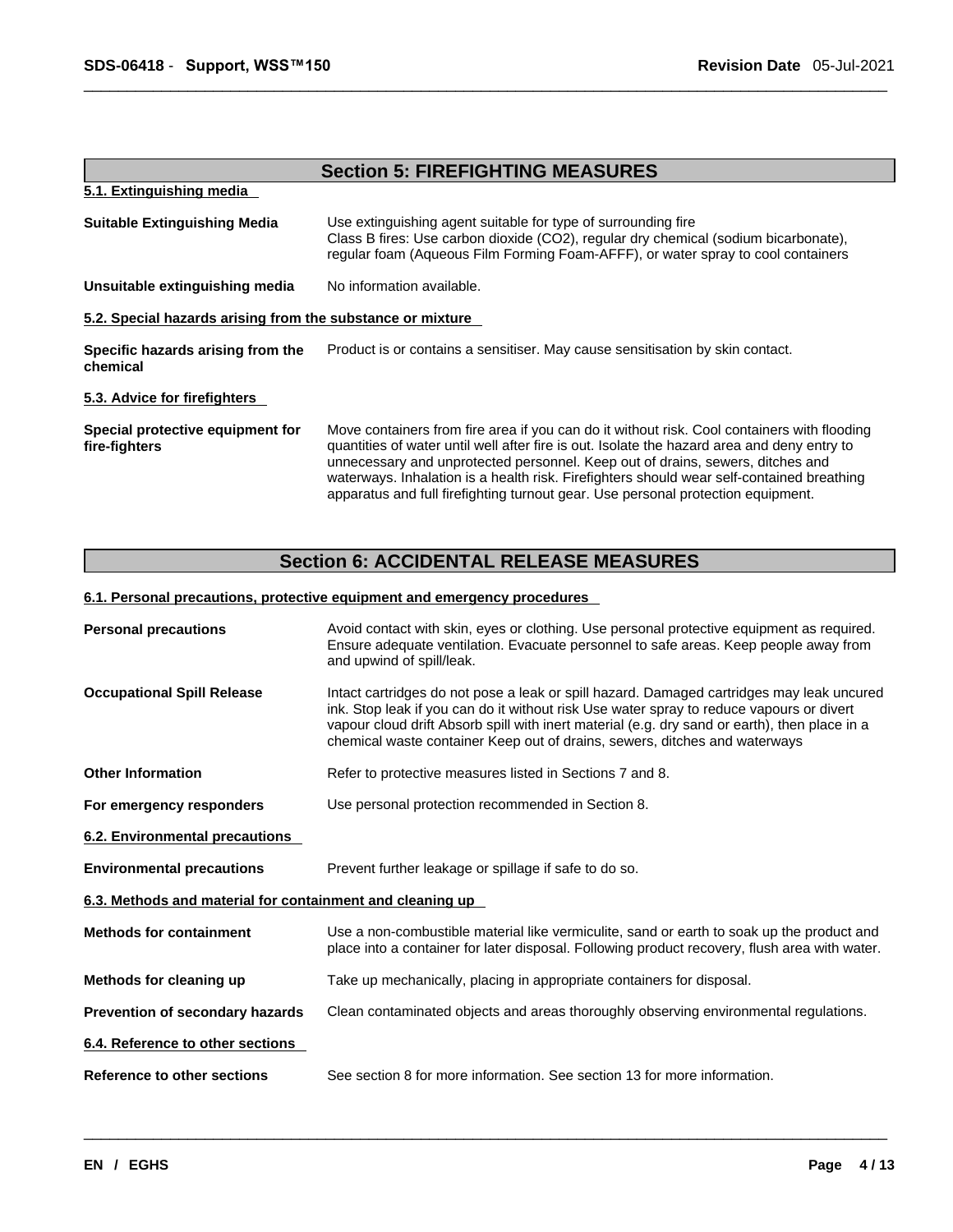### **Section 7: HANDLING AND STORAGE**

#### **7.1. Precautions for safe handling**

| Advice on safe handling                                           | Avoid breathing vapours or mists. Wash thoroughly after handling. Obtain special<br>instructions before use. Do not handle until all safety precautions have been read and<br>understood. Use personal protective equipment as required. Use only outdoors or in a<br>well-ventilated area. Wear protective gloves and eye/face protection. Contaminated work<br>clothing should not be allowed out of the workplace. Avoid release to the environment. Do<br>not eat, drink or smoke when using this product. |
|-------------------------------------------------------------------|----------------------------------------------------------------------------------------------------------------------------------------------------------------------------------------------------------------------------------------------------------------------------------------------------------------------------------------------------------------------------------------------------------------------------------------------------------------------------------------------------------------|
| <b>General hygiene considerations</b>                             | Avoid contact with skin, eyes or clothing. Wear suitable gloves and eye/face protection. Do<br>not eat, drink or smoke when using this product.                                                                                                                                                                                                                                                                                                                                                                |
| 7.2. Conditions for safe storage, including any incompatibilities |                                                                                                                                                                                                                                                                                                                                                                                                                                                                                                                |
| <b>Storage Conditions</b>                                         | Store in a cool, dry area away from potential sources of heat, open flames, sunlight or other<br>chemicals. Store in a cool, well ventilated area. Store in accordance with local regulations.<br>Keep container tightly closed. Store between 15 °C and 27 °C. Shipment temperature (up to<br>5 weeks) is -20 °C to 50 °C. Store in a combustible storage area away from heat and open<br>flame.                                                                                                              |
| Hints on joint storage                                            |                                                                                                                                                                                                                                                                                                                                                                                                                                                                                                                |
| Storage class                                                     | LGK10 - Combustible liquids unless storage class 3                                                                                                                                                                                                                                                                                                                                                                                                                                                             |
| 7.3. Specific end use(s)                                          |                                                                                                                                                                                                                                                                                                                                                                                                                                                                                                                |
| <b>Risk Management Methods (RMM)</b>                              | The information required is contained in this Material Safety Data Sheet.                                                                                                                                                                                                                                                                                                                                                                                                                                      |

### **Section 8: EXPOSURE CONTROLS/PERSONAL PROTECTION**

**Exposure disclaimer** Personal protection measures are only needed if cartridge is damaged punctured causing spillage of material.

#### **8.1. Control parameters**

### **Exposure Limits**

| Chemical name | European Union              | United Kingdom               | France                       | Spain                       | Germany                     |  |
|---------------|-----------------------------|------------------------------|------------------------------|-----------------------------|-----------------------------|--|
| Xylene        | TWA 50 ppm                  | TWA: 50 ppm                  | TWA: 50 ppm                  | TWA: 50 ppm                 | TWA: 50 ppm                 |  |
| 1330-20-7     | TWA 221 mg/m <sup>3</sup>   | TWA: $220 \text{ mg/m}^3$    | TWA: 221 mg/m <sup>3</sup>   | TWA: $221 \text{ mg/m}^3$   | TWA: 220 mg/m <sup>3</sup>  |  |
|               | STEL 100 ppm                | STEL: 100 ppm                | TWA: 1000 mg/m <sup>3</sup>  | STEL: 100 ppm               | H*                          |  |
|               | STEL 442 mg/m <sup>3</sup>  | STEL: 441 mg/m <sup>3</sup>  | STEL: 100 ppm                | STEL: 442 mg/m <sup>3</sup> |                             |  |
|               |                             | Sk*                          | STEL: 442 mg/m <sup>3</sup>  | vía dérmica*                |                             |  |
|               |                             |                              | STEL: 1500 mg/m <sup>3</sup> |                             |                             |  |
|               |                             |                              |                              |                             |                             |  |
| Heptane       | TWA 500 ppm                 | TWA: 500 ppm                 | TWA: 400 ppm                 | TWA: 500 ppm                | TWA: 500 ppm                |  |
| 142-82-5      | TWA 2085 mg/m <sup>3</sup>  | TWA: 2085 mg/m <sup>3</sup>  | TWA: 1668 mg/m <sup>3</sup>  | TWA: 2085 mg/m <sup>3</sup> | TWA: 2100 mg/m <sup>3</sup> |  |
|               |                             | STEL: 1500 ppm               | TWA: 1000 mg/m <sup>3</sup>  |                             |                             |  |
|               |                             | STEL: 6255 mg/m <sup>3</sup> | STEL: 500 ppm                |                             |                             |  |
|               |                             |                              | STEL: 2085 mg/m <sup>3</sup> |                             |                             |  |
|               |                             |                              | STEL: 1500 mg/m <sup>3</sup> |                             |                             |  |
| Chemical name | Italy                       | Portugal                     | <b>Netherlands</b>           | Finland                     | <b>Denmark</b>              |  |
| Xylene        | TWA: 50 ppm                 | TWA: 50 ppm                  | TWA: 210 mg/m <sup>3</sup>   | TWA: 50 ppm                 | TWA: 25 ppm                 |  |
| 1330-20-7     | TWA: 221 mg/m <sup>3</sup>  | TWA: 221 mg/m <sup>3</sup>   | STEL: 442 mg/m <sup>3</sup>  | TWA: 220 mg/m <sup>3</sup>  | TWA: 109 mg/m <sup>3</sup>  |  |
|               | STEL: 100 ppm               | STEL: 100 ppm                | H*                           | STEL: 100 ppm               | H*                          |  |
|               | STEL: 442 mg/m <sup>3</sup> | STEL: 442 mg/m <sup>3</sup>  |                              | STEL: 440 mg/m <sup>3</sup> |                             |  |
|               | pelle*                      | Р*                           |                              | iho*                        |                             |  |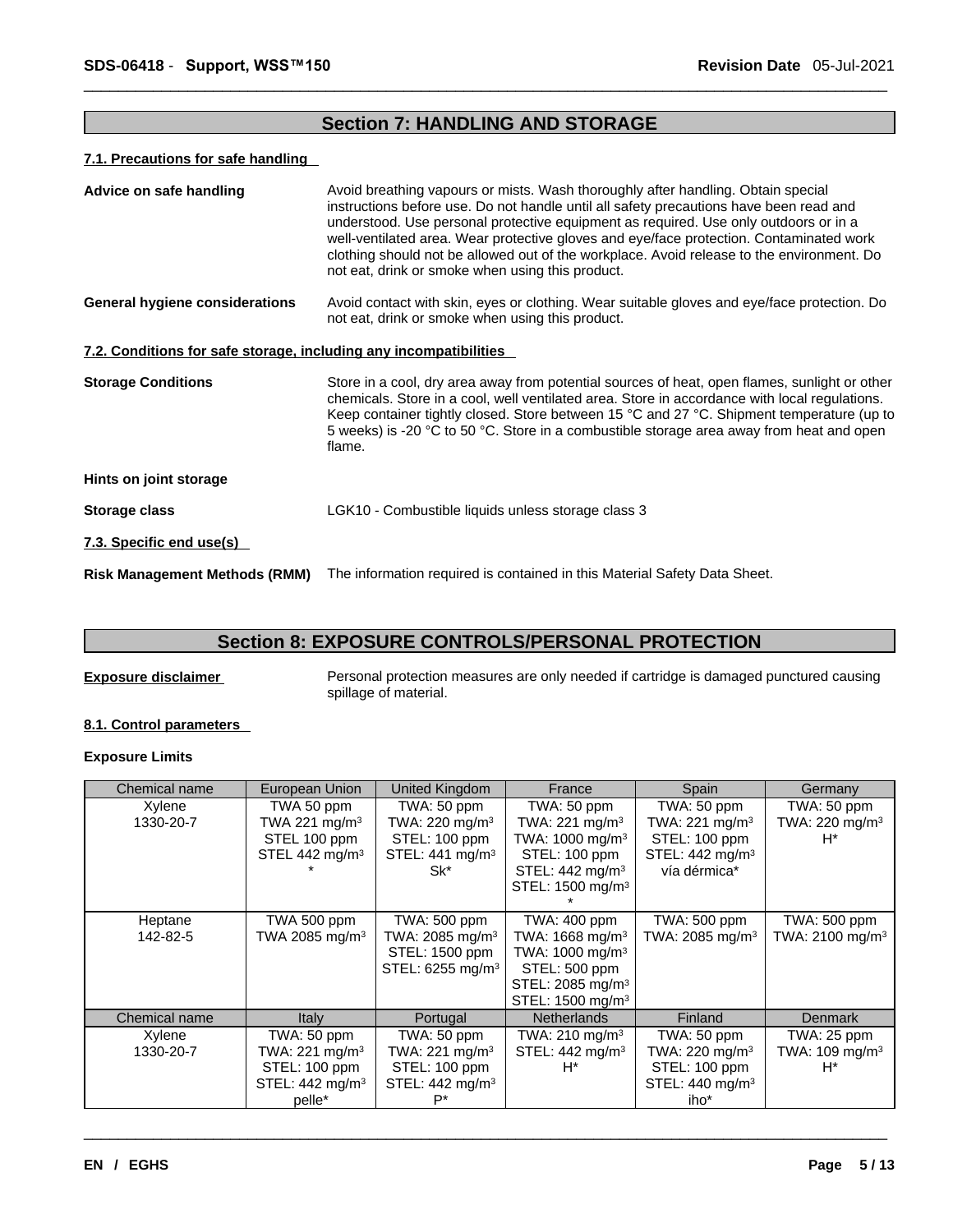| Heptane<br>142-82-5 | TWA: 500 ppm<br>TWA: 2085 mg/m <sup>3</sup>                                                 | TWA: 500 ppm<br>TWA: 2085 mg/m <sup>3</sup><br>STEL: 500 ppm                                    | TWA: 1200 mg/m <sup>3</sup><br>STEL: 1600 mg/m <sup>3</sup> | TWA: 300 ppm<br>TWA: $1200 \text{ mg/m}^3$<br>STEL: 500 ppm<br>STEL: 2100 mg/m <sup>3</sup>                                                                                          | TWA: 200 ppm<br>TWA: 820 mg/m <sup>3</sup>                                                      |
|---------------------|---------------------------------------------------------------------------------------------|-------------------------------------------------------------------------------------------------|-------------------------------------------------------------|--------------------------------------------------------------------------------------------------------------------------------------------------------------------------------------|-------------------------------------------------------------------------------------------------|
| Chemical name       | Austria                                                                                     | Switzerland                                                                                     | Poland                                                      | Norway                                                                                                                                                                               | <b>Ireland</b>                                                                                  |
| Xylene<br>1330-20-7 | TWA: 50 ppm<br>TWA: 221 mg/m $3$<br>STEL 100 ppm<br>STEL 442 mg/m <sup>3</sup>              | TWA: 100 ppm<br>TWA: $435 \text{ mg/m}^3$<br>STEL: 200 ppm<br>STEL: 870 mg/m <sup>3</sup><br>H* | STEL: 200 mg/m $3$<br>TWA: $100 \text{ mg/m}^3$             | TWA: 25 ppm<br>TWA: $108 \text{ mg/m}^3$<br>STEL: 37.5 ppm<br>STEL: 135 mg/m <sup>3</sup><br>H*                                                                                      | TWA: 50 ppm<br>TWA: $221 \text{ mg/m}^3$<br>STEL: 100 ppm<br>STEL: 442 mg/m <sup>3</sup><br>Sk* |
| Heptane<br>142-82-5 | TWA: 500 ppm<br>TWA: 2000 mg/m <sup>3</sup><br>STEL 2000 ppm<br>STEL 8000 mg/m <sup>3</sup> | TWA: 400 ppm<br>TWA: 1600 mg/m <sup>3</sup><br>STEL: 400 ppm<br>STEL: 1600 mg/m <sup>3</sup>    | STEL: 2000 mg/m <sup>3</sup><br>TWA: 1200 mg/m <sup>3</sup> | TWA: 200 ppm<br>TWA: 800 mg/m $3$<br>TWA: 40 ppm<br>TWA: 275 mg/m <sup>3</sup><br>STEL: 250 ppm<br>STEL: 1000 mg/m <sup>3</sup><br>STEL: 60 ppm<br>STEL: 343.75<br>mq/m <sup>3</sup> | TWA: 500 ppm<br>TWA: 2085 mg/m <sup>3</sup><br>STEL: 1500 ppm<br>STEL: 6255 mg/m <sup>3</sup>   |

| <b>Chemical name</b> | Sweden                     | Slovakia                    |  |  |
|----------------------|----------------------------|-----------------------------|--|--|
| Xylene               | NGV: 50 ppm                | TWA: 50 ppm                 |  |  |
| 1330-20-7            | NGV: 221 mg/m <sup>3</sup> | TWA: 221 mg/m <sup>3</sup>  |  |  |
|                      |                            | K*                          |  |  |
|                      | Bindande KGV: 100          |                             |  |  |
|                      | ppm                        |                             |  |  |
|                      | Bindande KGV: 442          |                             |  |  |
|                      | mq/m <sup>3</sup>          |                             |  |  |
| Heptane              | NGV: 200 ppm               | TWA: 500 ppm                |  |  |
| 142-82-5             | NGV: 800 mg/m <sup>3</sup> | TWA: 2085 mg/m <sup>3</sup> |  |  |
|                      | NGV: 350 mg/m <sup>3</sup> |                             |  |  |
|                      | Vägledande KGV:            |                             |  |  |
|                      | $300$ ppm                  |                             |  |  |
|                      | Vägledande KGV:            |                             |  |  |
|                      | 1200 mg/m $3$              |                             |  |  |

#### **Biological occupational exposure limits**

| Chemical name       | European Union           | United Kingdom | France             | Spain   | Germany        |
|---------------------|--------------------------|----------------|--------------------|---------|----------------|
| Xylene<br>1330-20-7 |                          | 650            |                    |         | 2000 mg/L      |
| Chemical name       | Italy                    | Portugal       | <b>Netherlands</b> | Finland | <b>Denmark</b> |
| Xylene<br>1330-20-7 | $\overline{\phantom{a}}$ |                |                    | 5.0     |                |
| Chemical name       | Austria                  | Switzerland    | Poland             | Norway  | Ireland        |
| Xylene<br>1330-20-7 | $\overline{\phantom{0}}$ |                |                    |         |                |

 $\_$  ,  $\_$  ,  $\_$  ,  $\_$  ,  $\_$  ,  $\_$  ,  $\_$  ,  $\_$  ,  $\_$  ,  $\_$  ,  $\_$  ,  $\_$  ,  $\_$  ,  $\_$  ,  $\_$  ,  $\_$  ,  $\_$  ,  $\_$  ,  $\_$  ,  $\_$  ,  $\_$  ,  $\_$  ,  $\_$  ,  $\_$  ,  $\_$  ,  $\_$  ,  $\_$  ,  $\_$  ,  $\_$  ,  $\_$  ,  $\_$  ,  $\_$  ,  $\_$  ,  $\_$  ,  $\_$  ,  $\_$  ,  $\_$  ,

**Derived No Effect Level (DNEL)** No information available.

**Predicted No Effect Concentration** No information available. **(PNEC)** 

**8.2. Exposure controls** 

**Personal protective equipment**

**Eye/face protection** Tight sealing safety goggles.

**Hand Protection** Wear suitable gloves.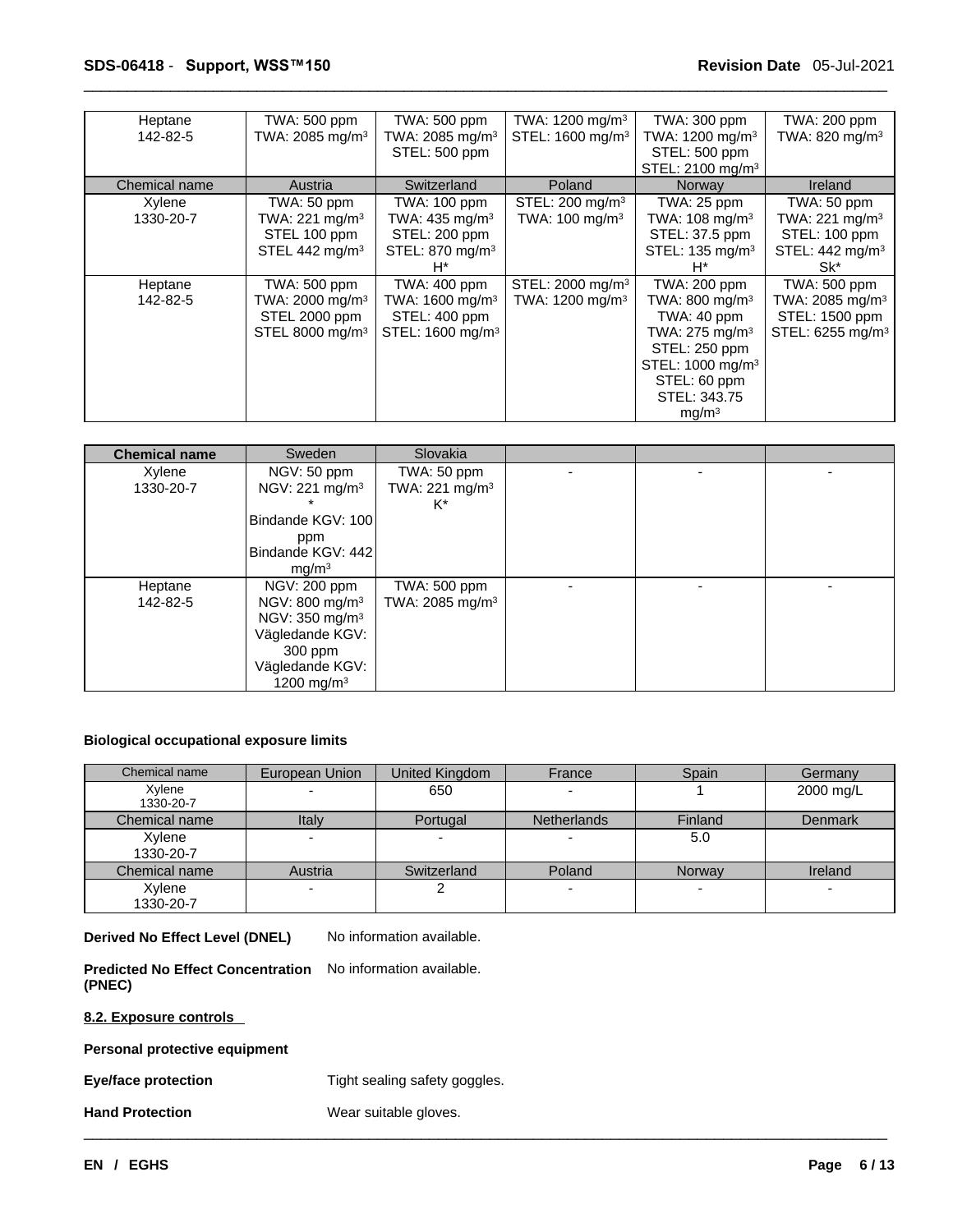| Skin and body protection               | Wear suitable protective clothing.                                                                                                                                          |
|----------------------------------------|-----------------------------------------------------------------------------------------------------------------------------------------------------------------------------|
| <b>Respiratory protection</b>          | No protective equipment is needed under normal use conditions. If exposure limits are<br>exceeded or irritation is experienced, ventilation and evacuation may be required. |
| <b>General hygiene considerations</b>  | Avoid contact with skin, eyes or clothing. Wear suitable gloves and eye/face protection. Do<br>not eat, drink or smoke when using this product.                             |
| <b>Environmental exposure controls</b> | No information available.                                                                                                                                                   |

### **Section 9: PHYSICAL AND CHEMICAL PROPERTIES**

| Appearance                        | Ink cartridge            |                  |  |
|-----------------------------------|--------------------------|------------------|--|
| <b>Odour</b>                      | Characteristic           |                  |  |
| Colour                            | light yellow             |                  |  |
| <b>Odour threshold</b>            | No information available |                  |  |
| <b>Property</b>                   | Values                   | Remarks • Method |  |
| рH                                | N/A                      |                  |  |
| Melting point / freezing point    | No data available        | None known       |  |
| Boiling point / boiling range     | No data available        | None known       |  |
| <b>Flash point</b>                | 136 $°C$                 |                  |  |
| <b>Evaporation rate</b>           | No data available        | None known       |  |
| Flammability (solid, gas)         | No data available        | None known       |  |
| <b>Flammability Limit in Air</b>  |                          | None known       |  |
| <b>Upper flammability limit:</b>  | No data available        |                  |  |
| Lower flammability limit          | No data available        |                  |  |
| Vapour pressure                   | No data available        | None known       |  |
| <b>Vapour density</b>             | No data available        | None known       |  |
| <b>Relative density</b>           | 1.10                     | q/cm3            |  |
| <b>Water solubility</b>           | Soluble in water         |                  |  |
| Solubility(ies)                   | No data available        | None known       |  |
| <b>Partition coefficient</b>      | No data available        | None known       |  |
| <b>Autoignition temperature</b>   | No data available        | None known       |  |
| <b>Decomposition temperature</b>  | No data available        | None known       |  |
| <b>Kinematic viscosity</b>        | No data available        | None known       |  |
| <b>Dynamic viscosity</b>          | No data available        | None known       |  |
| <b>Explosive properties</b>       | No information available |                  |  |
| <b>Oxidising properties</b>       | No information available |                  |  |
| 9.2. Other information            |                          |                  |  |
| <b>Softening point</b>            | No information available |                  |  |
| <b>Molecular weight</b>           | No information available |                  |  |
| <b>VOC Content (%)</b>            | No information available |                  |  |
| <b>Liquid Density</b>             | No information available |                  |  |
| <b>Bulk density</b>               | No information available |                  |  |
| <b>Particle Size</b>              | No information available |                  |  |
| <b>Particle Size Distribution</b> | No information available |                  |  |

**9.1. Information on basic physical and chemical properties**

**Physical state Liquid Liquid** 

## **Section 10: STABILITY AND REACTIVITY**

 $\_$  ,  $\_$  ,  $\_$  ,  $\_$  ,  $\_$  ,  $\_$  ,  $\_$  ,  $\_$  ,  $\_$  ,  $\_$  ,  $\_$  ,  $\_$  ,  $\_$  ,  $\_$  ,  $\_$  ,  $\_$  ,  $\_$  ,  $\_$  ,  $\_$  ,  $\_$  ,  $\_$  ,  $\_$  ,  $\_$  ,  $\_$  ,  $\_$  ,  $\_$  ,  $\_$  ,  $\_$  ,  $\_$  ,  $\_$  ,  $\_$  ,  $\_$  ,  $\_$  ,  $\_$  ,  $\_$  ,  $\_$  ,  $\_$  ,

**10.1. Reactivity** 

**Reactivity Reactivity Reactivity Heating may cause a fire.**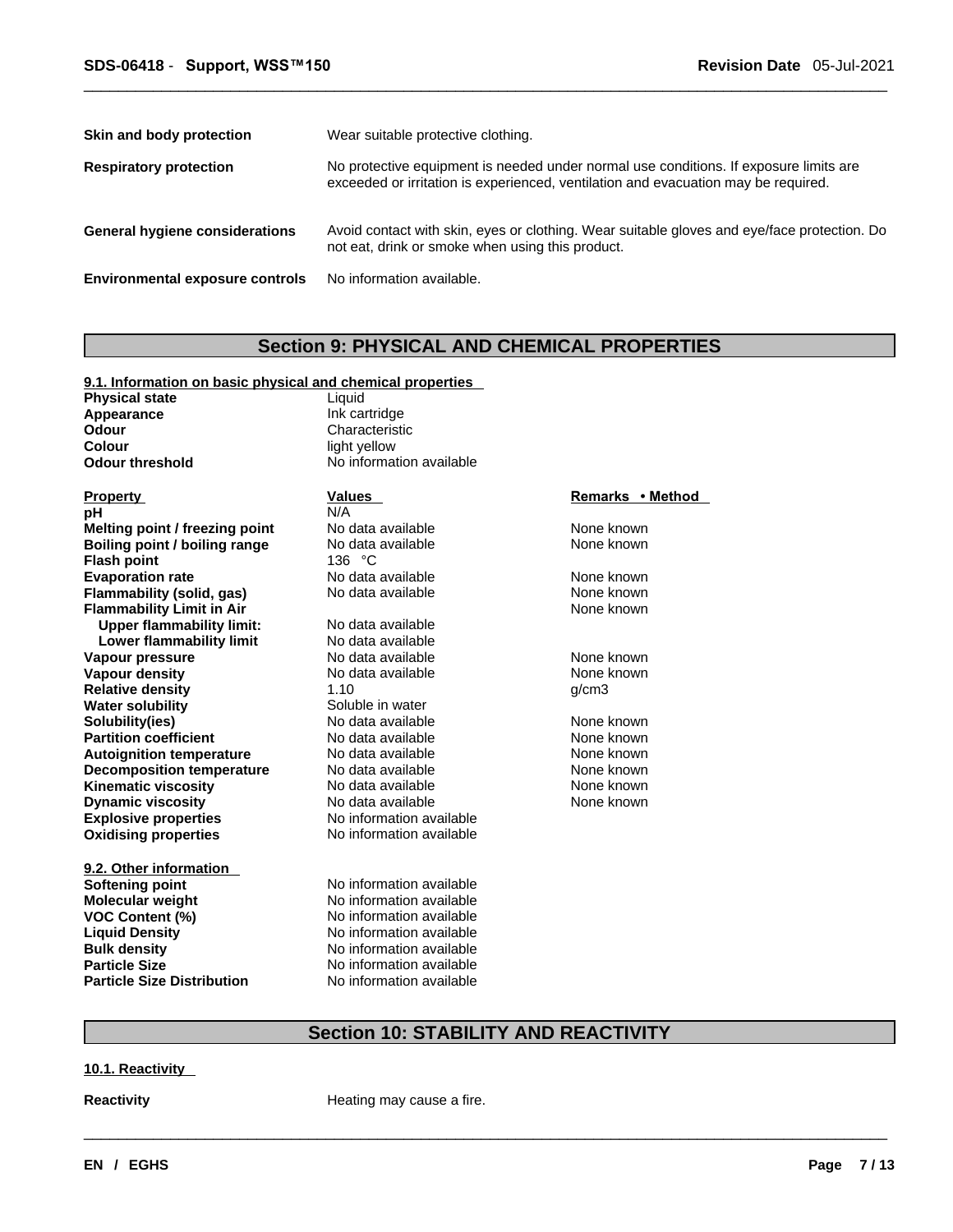#### **10.2. Chemical stability**

**Stability Decomposes on exposure to light. Unstable if heated.** Decomposes on exposure to light. Unstable if heated.

#### **Explosion data**

**Sensitivity to Mechanical Impact** None. **Sensitivity to Static Discharge** None.

#### **10.3. Possibility of hazardous reactions**

**Possibility of hazardous reactions** Uncured ink will polymerize on exposure to light.

**10.4. Conditions to avoid** 

**Conditions to avoid Avoid exposure to heat and light.** 

**10.5. Incompatible materials**

**Incompatible materials** Not applicable under normal conditions of use and storage.

#### **10.6. Hazardous decomposition products**

**Hazardous decomposition products** Thermal Decomposition Products. Combustion: oxides of carbon.

### **Section 11: TOXICOLOGICAL INFORMATION**

#### **11.1. Information on toxicologicaleffects**

#### **Information on likely routes of exposure**

**Product Information**

| <b>Inhalation</b>                    | Specific test data for the substance or mixture is not available.                                                                                                                  |
|--------------------------------------|------------------------------------------------------------------------------------------------------------------------------------------------------------------------------------|
| Eye contact                          | Severely irritating to eyes. Causes serious eye damage. May cause burns. May cause<br>irreversible damage to eyes. (based on components).                                          |
| <b>Skin contact</b>                  | May cause irritation. May cause sensitisation by skin contact. Repeated or prolonged skin<br>contact may cause allergic reactions with susceptible persons. (based on components). |
| Ingestion                            | Ingestion may cause gastrointestinal irritation, nausea, vomiting and diarrhoea. Harmful if<br>swallowed. (based on components).                                                   |
| Information on toxicological effects |                                                                                                                                                                                    |
| Symptoms                             | Redness. Burning. May cause blindness. Itching. Rashes. Hives.                                                                                                                     |
|                                      |                                                                                                                                                                                    |

**Numerical measures of toxicity**

**Acute toxicity** 

#### **The following values are calculated based on chapter 3.1 of the GHS document ATEmix (oral)** 602.70 mg/kg

#### **Component Information**

| Chemical name | Oral LD50                     | Dermal LD50         | <b>Inhalation LC50</b>                 |
|---------------|-------------------------------|---------------------|----------------------------------------|
| Proprietary   | $= 588 r$<br>(rat)<br>; ma/ka | 2000 mg/kg<br>(rat) | - ററ<br>ma/l<br>(rat)<br>- '<br>= ט.∠o |
| Proprietarv   | · 64 mL/kg = 2830 µL/kg       | Rat<br>2000 ma/ka   |                                        |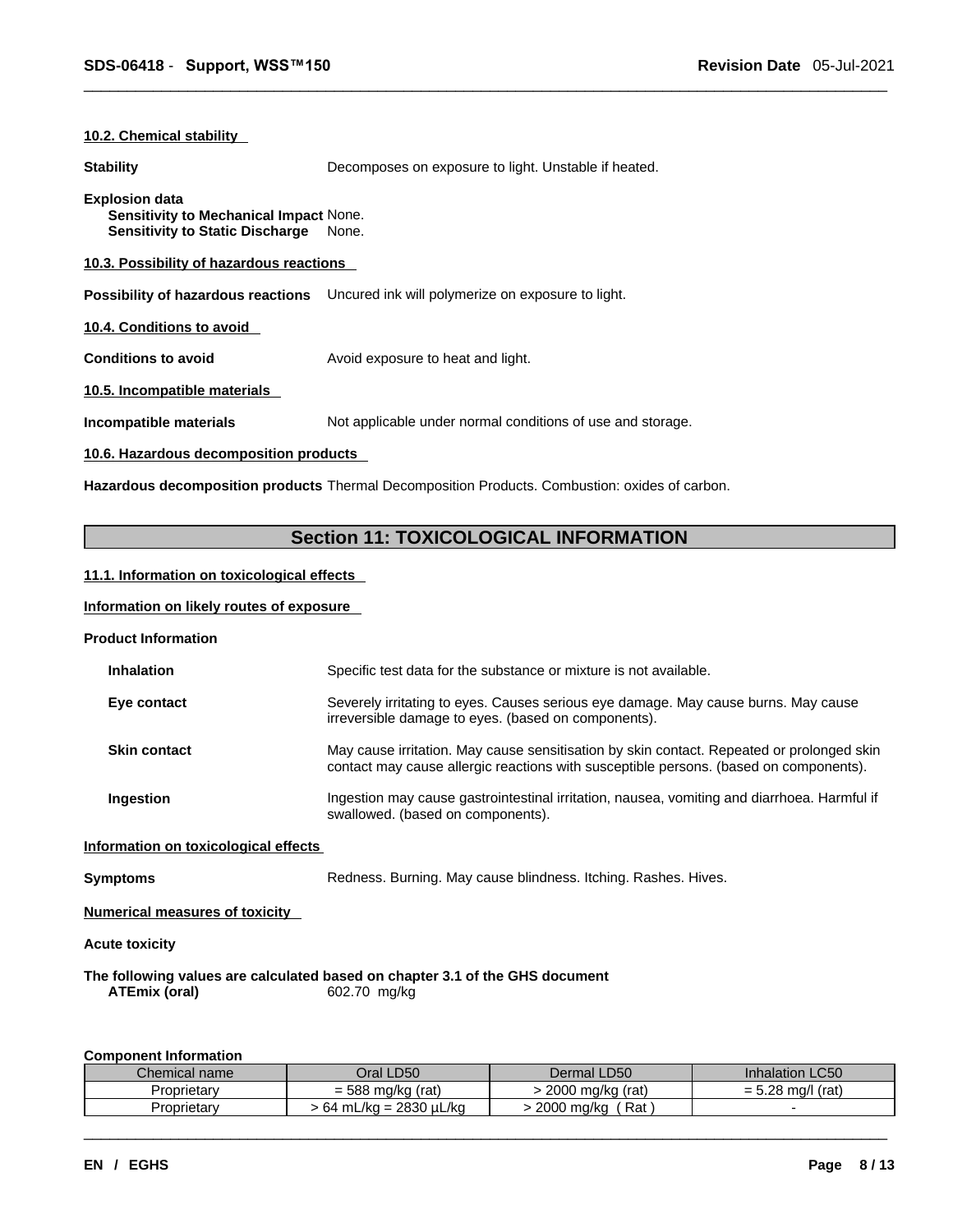|             | $= 2830 \mu L/kg$ (Rat) > 64 |                         |                             |
|-------------|------------------------------|-------------------------|-----------------------------|
|             | $mL/kg$ (Rat)                |                         |                             |
| Proprietary | > 2000 mg/kg                 | > 2000 mg/kg (Rat)      |                             |
|             | $>$ 2000 mg/kg (Rat)         |                         |                             |
| Xylene      | $= 3500$ mg/kg               | $>$ 4350 mg/kg (Rabbit) | $= 29.08$ mg/L (Rat) 4 h    |
|             | $=$ 3500 mg/kg (Rat)         |                         |                             |
| Heptane     |                              | $=$ 3000 mg/kg (Rabbit) | (Rat ) 4 h<br>> 73.5 mg/L ( |

#### **Delayed and immediate effects as well as chronic effects from short and long-term exposure**

| <b>Skin corrosion/irritation</b>                              | May cause skin irritation. Classification based on data available for ingredients.                       |
|---------------------------------------------------------------|----------------------------------------------------------------------------------------------------------|
| Serious eye damage/eye irritation                             | Classification based on data available for ingredients. Causes burns. Risk of serious<br>damage to eyes. |
| <b>Respiratory or skin sensitisation</b>                      | May cause sensitisation by skin contact. Classification based on data available for<br>ingredients.      |
| Germ cell mutagenicity                                        | No information available.                                                                                |
| Carcinogenicity                                               | No information available.                                                                                |
| <b>Reproductive toxicity</b><br><b>STOT - single exposure</b> | No information available.<br>No information available.                                                   |
| <b>STOT - repeated exposure</b>                               | Classification based on data available for ingredients.                                                  |
| <b>Aspiration hazard</b>                                      | No information available.                                                                                |

### **Section 12: ECOLOGICAL INFORMATION**

#### **12.1. Toxicity**

**Ecotoxicity Toxic to aquatic life with long lasting effects** 

**Unknown aquatic toxicity** Contains 1.4815 % of components with unknown hazards to the aquatic environment.

| Chemical name | Algae/aquatic plants | <b>Fish</b>                | Toxicity to    | Crustacea                 |
|---------------|----------------------|----------------------------|----------------|---------------------------|
|               |                      |                            | microorganisms |                           |
| Proprietary   | 120 mg/l (algae)     |                            |                | 120 mg/kg (daphnia)       |
| Proprietary   |                      | 90: 96 h Danio rerio µg/L  |                |                           |
|               |                      | LC50 semi-static           |                |                           |
| Xylene        |                      | 13.1 - 16.5: 96 h Lepomis  |                | 0.6: 48 h Gammarus        |
|               |                      | macrochirus mg/L LC50      |                | lacustris mg/L LC50 3.82: |
|               |                      | flow-through 13.5 - 17.3:  |                | 48 h water flea mg/L      |
|               |                      | 96 h Oncorhynchus          |                | EC50                      |
|               |                      | mykiss mg/L LC50 2.661     |                |                           |
|               |                      | - 4.093: 96 h              |                |                           |
|               |                      | Oncorhynchus mykiss        |                |                           |
|               |                      | mg/L LC50 static 23.53 -   |                |                           |
|               |                      | 29.97: 96 h Pimephales     |                |                           |
|               |                      | promelas mg/L LC50         |                |                           |
|               |                      | static 30.26 - 40.75: 96 h |                |                           |
|               |                      | Poecilia reticulata mg/L   |                |                           |
|               |                      | LC50 static 7.711 -        |                |                           |
|               |                      | 9.591: 96 h Lepomis        |                |                           |
|               |                      | macrochirus mg/L LC50      |                |                           |
|               |                      | static 13.4: 96 h          |                |                           |
|               |                      | Pimephales promelas        |                |                           |
|               |                      | mg/L LC50 flow-through     |                |                           |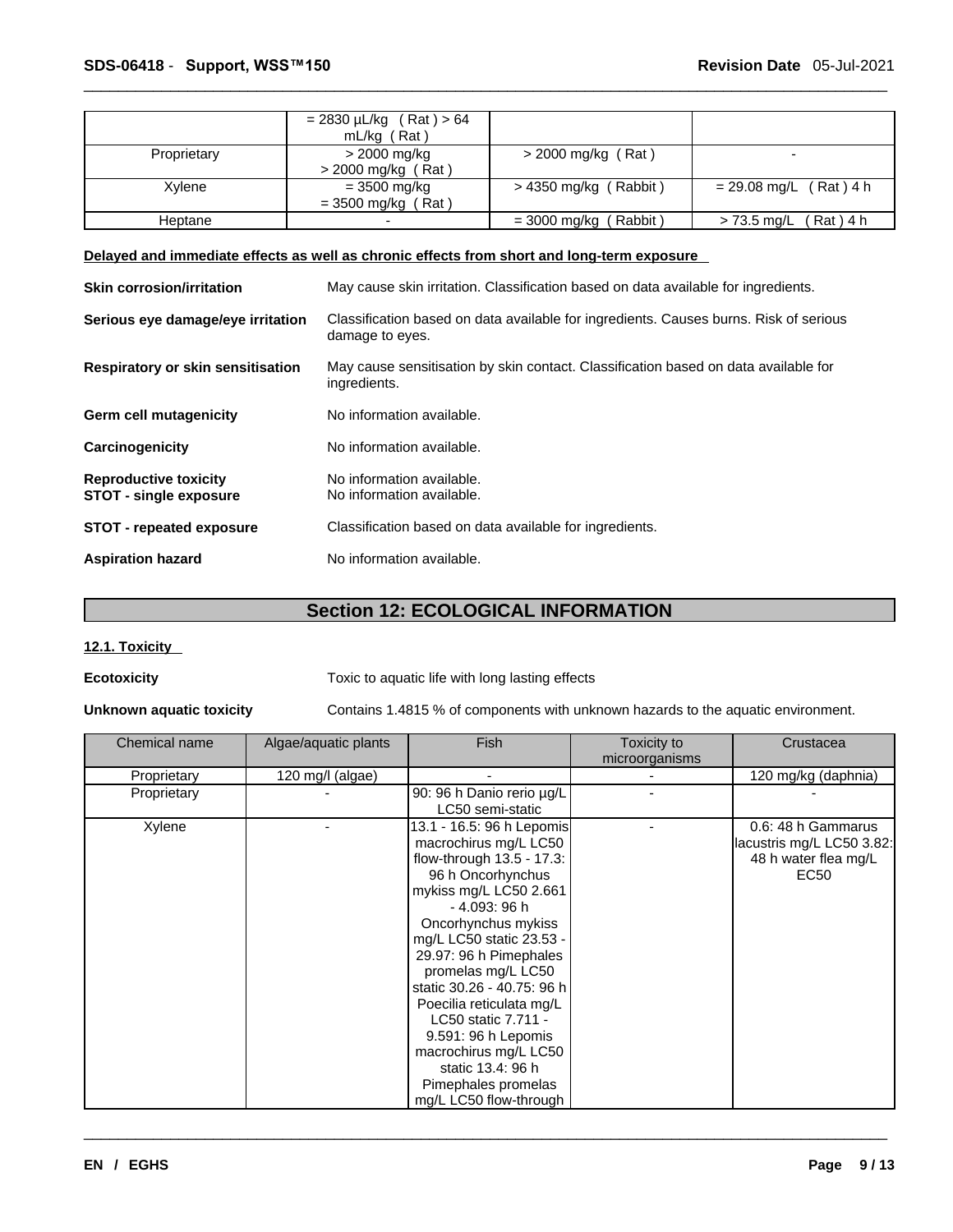|         | 19: 96 h Lepomis<br>macrochirus mg/L LC50<br>780: 96 h Cyprinus carpio<br>mg/L LC50 semi-static<br>780: 96 h Cyprinus carpio<br>mg/L LC50 |  |
|---------|-------------------------------------------------------------------------------------------------------------------------------------------|--|
|         |                                                                                                                                           |  |
| Heptane | 375.0: 96 h Cichlid fish                                                                                                                  |  |
|         | mg/L LC50                                                                                                                                 |  |

#### **12.2. Persistence and degradability**

**Persistence and degradability** No information available.

**12.3. Bioaccumulative potential**

**Bioaccumulation** There is no data for this product.

#### **Component Information**

| Chemical name | $\cdots$<br>1.1.1<br>-<br>Partition<br>coefficient |
|---------------|----------------------------------------------------|
| Xylene        | ? 15<br>ن. ا ب                                     |
| Heptane       | +.66                                               |

#### **12.4. Mobility in soil**

**Mobility in soil** No information available.

#### **12.5. Results of PBT and vPvB assessment**

**PBT** and **vPvB** assessment No information available.

#### **12.6. Other adverse effects**

**Other adverse effects** No information available.

### **Section 13: DISPOSAL CONSIDERATIONS**

#### **13.1. Waste treatment methods**

| Waste from residues/unused<br>products                     | Dispose of in accordance with local regulations. Dispose of waste in accordance with<br>environmental legislation. |
|------------------------------------------------------------|--------------------------------------------------------------------------------------------------------------------|
| Contaminated packaging                                     | Do not reuse empty containers.                                                                                     |
| Waste codes / waste designations<br>according to EWC / AVV | 08 03 12* Waste ink containing dangerous substances.                                                               |

### **Section 14: TRANSPORT INFORMATION**

| <b>Additional information</b>   | The environmentally hazardous substance mark is not required when transported in sizes<br>of ≤5L or ≤5kg<br>The marine pollutant mark is not required when transported in sizes of $\leq 5$ L or $\leq 5$ kg |
|---------------------------------|--------------------------------------------------------------------------------------------------------------------------------------------------------------------------------------------------------------|
| <b>IMDG</b>                     |                                                                                                                                                                                                              |
| 14.1 UN number or ID number     | UN3082                                                                                                                                                                                                       |
| 14.2 UN proper shipping name    | ENVIRONMENTALLY HAZARDOUS SUBSTANCE, LIQUID, N.O.S.                                                                                                                                                          |
| 14.3 Transport hazard class(es) | 9                                                                                                                                                                                                            |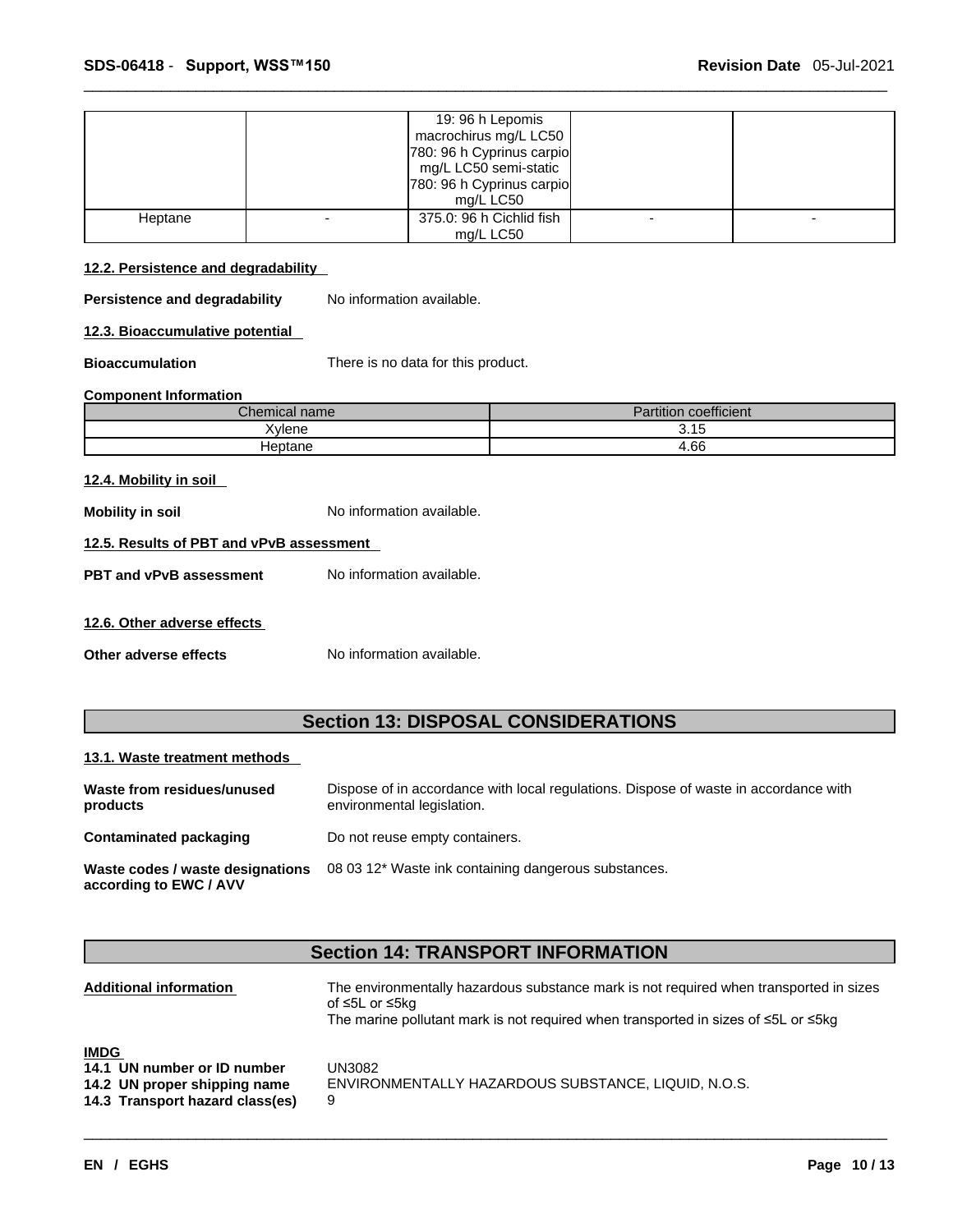| <b>Description</b><br>14.5 Marine pollutant<br><b>Environmental hazards</b><br><b>14.6 Special Provisions</b><br>EmS-No<br>14.7 Transport in bulk according to No information available<br>Annex II of MARPOL and the IBC<br>Code                  | UN3082, ENVIRONMENTALLY HAZARDOUS SUBSTANCE, LIQUID, N.O.S. (Tris<br>(N-hydroxy-N- nitrosophenylaminato-O,O`) aluminium, Heptane), 9, III, Marine pollutant<br>This product contains a chemical which is listed as a severe marine pollutant according to<br><b>IMDG/IMO</b><br>Yes<br>274, 335, 969<br>$F-A, S-F$ |
|----------------------------------------------------------------------------------------------------------------------------------------------------------------------------------------------------------------------------------------------------|--------------------------------------------------------------------------------------------------------------------------------------------------------------------------------------------------------------------------------------------------------------------------------------------------------------------|
| <b>RID</b>                                                                                                                                                                                                                                         | <b>UN3082</b>                                                                                                                                                                                                                                                                                                      |
| 14.1 UN number or ID number                                                                                                                                                                                                                        | ENVIRONMENTALLY HAZARDOUS SUBSTANCE, LIQUID, N.O.S.                                                                                                                                                                                                                                                                |
| 14.2 UN proper shipping name                                                                                                                                                                                                                       | 9                                                                                                                                                                                                                                                                                                                  |
| 14.3 Transport hazard class(es)                                                                                                                                                                                                                    | 9                                                                                                                                                                                                                                                                                                                  |
| Labels                                                                                                                                                                                                                                             | III                                                                                                                                                                                                                                                                                                                |
| 14.4 Packing group                                                                                                                                                                                                                                 | UN3082, ENVIRONMENTALLY HAZARDOUS SUBSTANCE, LIQUID, N.O.S. (Tris                                                                                                                                                                                                                                                  |
| <b>Description</b>                                                                                                                                                                                                                                 | (N-hydroxy-N- nitrosophenylaminato-O,O`) aluminium, Heptane), 9, III                                                                                                                                                                                                                                               |
| 14.5 Environmental hazards                                                                                                                                                                                                                         | Yes                                                                                                                                                                                                                                                                                                                |
| <b>14.6 Special Provisions</b>                                                                                                                                                                                                                     | 274, 335, 375, 601                                                                                                                                                                                                                                                                                                 |
| <b>Classification code</b>                                                                                                                                                                                                                         | M6                                                                                                                                                                                                                                                                                                                 |
| <b>ADR</b>                                                                                                                                                                                                                                         | 3082                                                                                                                                                                                                                                                                                                               |
| 14.1 UN number or ID number                                                                                                                                                                                                                        | ENVIRONMENTALLY HAZARDOUS SUBSTANCE, LIQUID, N.O.S.                                                                                                                                                                                                                                                                |
| 14.2 UN proper shipping name                                                                                                                                                                                                                       | 9                                                                                                                                                                                                                                                                                                                  |
| 14.3 Transport hazard class(es)                                                                                                                                                                                                                    | 9                                                                                                                                                                                                                                                                                                                  |
| Labels                                                                                                                                                                                                                                             | III                                                                                                                                                                                                                                                                                                                |
| 14.4 Packing group                                                                                                                                                                                                                                 | 3082, ENVIRONMENTALLY HAZARDOUS SUBSTANCE, LIQUID, N.O.S. (Tris                                                                                                                                                                                                                                                    |
| <b>Description</b>                                                                                                                                                                                                                                 | (N-hydroxy-N- nitrosophenylaminato-O,O`) aluminium, Heptane), 9, III                                                                                                                                                                                                                                               |
| 14.5 Environmental hazards                                                                                                                                                                                                                         | Yes                                                                                                                                                                                                                                                                                                                |
| <b>14.6 Special Provisions</b>                                                                                                                                                                                                                     | 274, 335, 601, 375                                                                                                                                                                                                                                                                                                 |
| <b>Classification code</b>                                                                                                                                                                                                                         | M6                                                                                                                                                                                                                                                                                                                 |
| <b>Tunnel restriction code</b>                                                                                                                                                                                                                     | $(-)$                                                                                                                                                                                                                                                                                                              |
| IATA<br>14.1 UN number or ID number<br>14.2 UN proper shipping name<br>14.3 Transport hazard class(es)<br>14.4 Packing group<br><b>Description</b><br>14.5 Environmental hazards<br><b>14.6 Special Provisions</b><br><b>ERG Code</b><br>$\Lambda$ | <b>UN3082</b><br>ENVIRONMENTALLY HAZARDOUS SUBSTANCE, LIQUID, N.O.S.<br>9<br>Ш<br>UN3082, ENVIRONMENTALLY HAZARDOUS SUBSTANCE, LIQUID, N.O.S. (Tris<br>(N-hydroxy-N- nitrosophenylaminato-O,O`) aluminium, Heptane), 9, III<br>Yes<br>A97, A158, A197<br>9L                                                        |

### **Section 15: REGULATORY INFORMATION**

 $\_$  ,  $\_$  ,  $\_$  ,  $\_$  ,  $\_$  ,  $\_$  ,  $\_$  ,  $\_$  ,  $\_$  ,  $\_$  ,  $\_$  ,  $\_$  ,  $\_$  ,  $\_$  ,  $\_$  ,  $\_$  ,  $\_$  ,  $\_$  ,  $\_$  ,  $\_$  ,  $\_$  ,  $\_$  ,  $\_$  ,  $\_$  ,  $\_$  ,  $\_$  ,  $\_$  ,  $\_$  ,  $\_$  ,  $\_$  ,  $\_$  ,  $\_$  ,  $\_$  ,  $\_$  ,  $\_$  ,  $\_$  ,  $\_$  ,

**15.1. Safety, health and environmental regulations/legislation specific for the substance or mixture**

#### **National regulations**

 $\overline{\mathscr{L}}$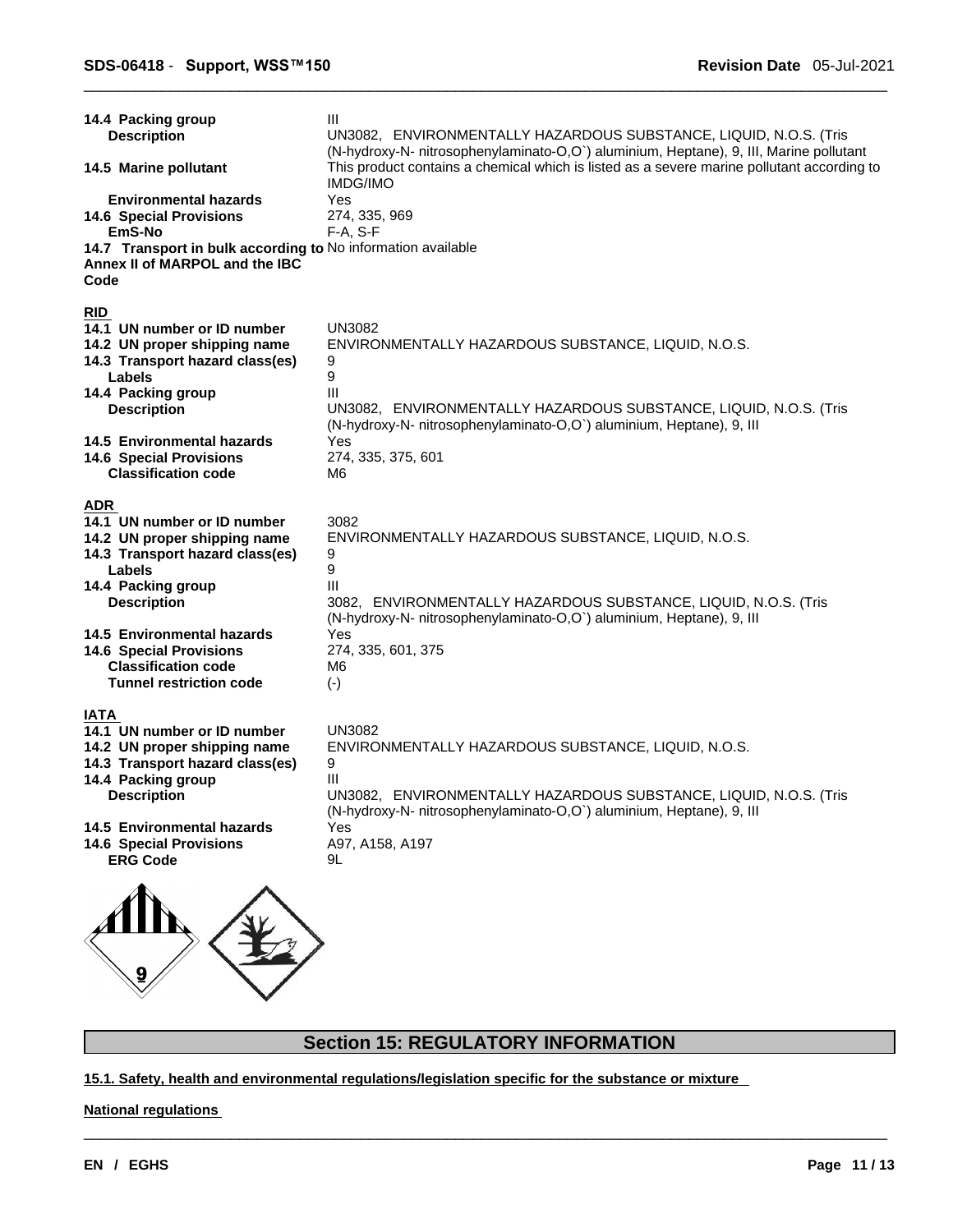#### **France**

**Occupational Illnesses (R-463-3, France)**

| Chemical name       | French RG number      | <b>Title</b>             |
|---------------------|-----------------------|--------------------------|
| Xvlene<br>1330-20-7 | <b>RG 4bis, RG 84</b> | -                        |
| Heptane<br>142-82-5 | <b>RG 84</b>          | $\overline{\phantom{0}}$ |

**Water hazard class (WGK)** hazardous to water (WGK 2)

#### **European Union**

Take note of Directive 98/24/EC on the protection of the health and safety of workers from the risks related to chemical agents at work

#### **Authorisations and/or restrictions on use:**

This product contains one or more substance(s) subject to restriction (Regulation (EC) No. 1907/2006 (REACH), Annex XVII)

| Chemical name      | Restricted substance per REACH | Substance subject to authorisation per |  |
|--------------------|--------------------------------|----------------------------------------|--|
|                    | Annex XVII                     | <b>REACH Annex XIV</b>                 |  |
| Proprietary -      | 75.                            |                                        |  |
| Proprietary -      | $\epsilon$ .                   |                                        |  |
| Xylene - 1330-20-7 | 75.                            |                                        |  |
| Heptane - 142-82-5 | 75.                            |                                        |  |

#### **Persistent Organic Pollutants**

Not applicable

#### **Dangerous substance category per Seveso Directive (2012/18/EU)**

E2 - Hazardous to the Aquatic Environment in Category Chronic 2

#### **Ozone-depleting substances (ODS) regulation (EC) 1005/2009** Not applicable

#### **15.2. Chemical safety assessment**

**Chemical Safety Report** No information available

### **Section 16: OTHER INFORMATION**

 $\_$  ,  $\_$  ,  $\_$  ,  $\_$  ,  $\_$  ,  $\_$  ,  $\_$  ,  $\_$  ,  $\_$  ,  $\_$  ,  $\_$  ,  $\_$  ,  $\_$  ,  $\_$  ,  $\_$  ,  $\_$  ,  $\_$  ,  $\_$  ,  $\_$  ,  $\_$  ,  $\_$  ,  $\_$  ,  $\_$  ,  $\_$  ,  $\_$  ,  $\_$  ,  $\_$  ,  $\_$  ,  $\_$  ,  $\_$  ,  $\_$  ,  $\_$  ,  $\_$  ,  $\_$  ,  $\_$  ,  $\_$  ,  $\_$  ,

#### **Key or legend to abbreviations and acronyms used in the safety data sheet**

#### **Full text of H-Statements referred to undersection 3**

- H225 Highly flammable liquid and vapour
- H226 Flammable liquid and vapour
- H302 Harmful if swallowed
- H304 May be fatal if swallowed and enters airways
- H312 Harmful in contact with skin
- H315 Causes skin irritation
- H317 May cause an allergic skin reaction
- H318 Causes serious eye damage
- H319 Causes serious eye irritation
- H332 Harmful if inhaled
- H335 May cause respiratory irritation H336 - May cause drowsiness or dizziness
- H373 May cause damage to organs through prolonged or repeated exposure
- H400 Very toxic to aquatic life
- H410 Very toxic to aquatic life with long lasting effects